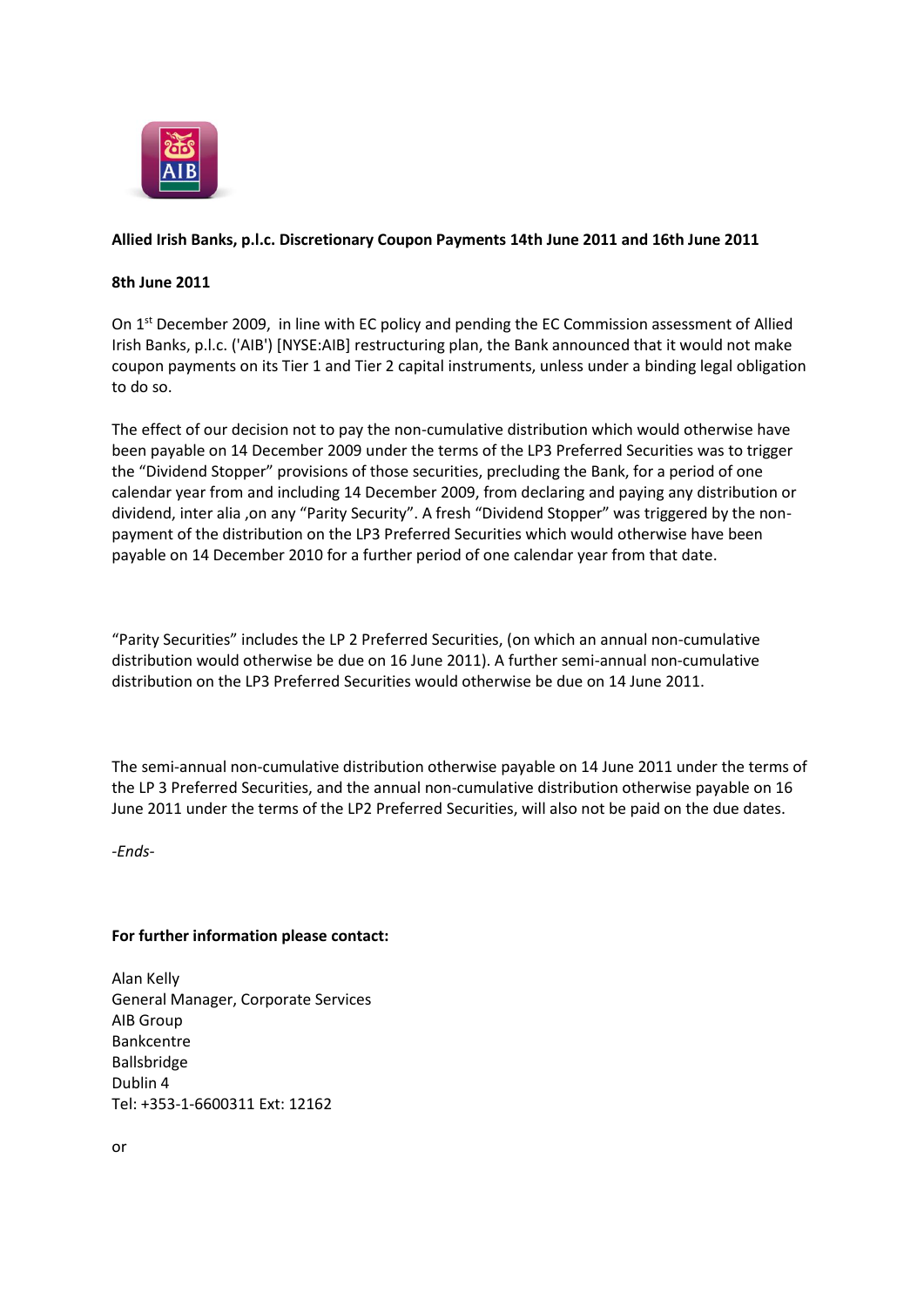Catherine Burke Head of Corporate Relations AIB Group Bankcentre Ballsbridge Dublin 4 Tel: +353-1-6600311 Ext: 13894

## **Forward-looking statements**

This document contains certain "forward-looking statements" within the meaning of Section 27A of the US Securities Act of 1933, as amended, and Section 21E of the US Exchange Act of 1934, as amended, regarding the belief or current expectations of the Group, AIB's Directors and other members of its senior management about the Group's financial condition, results of operations and business of the Group and certain of the plans and objectives of the Group, including statements relating to possible future write-downs or impairments. In particular, certain statements with regard to management objectives, trends in results of operations, margins, risk management, competition and the impact of changes in Financial Reporting Standards are forward-looking in nature. These forward-looking statements can be identified by the fact that they do not relate only to historical or current facts. Forward looking statements sometimes use words such as 'may', 'could', 'would, 'will, 'aim', 'anticipate', 'target', 'expect', 'estimate', 'intend', 'plan', 'goal', 'believe', or other words of similar meaning. Examples of forward-looking statements include, among others, statements regarding the Group's future financial position, income growth, business strategy, projected costs, capital position, estimates of capital expenditures, and plans and objectives for future operations. Because such statements are inherently subject to risks and uncertainties, actual results may differ materially from those expressed or implied by such forward-looking information.

These forward-looking statements are not guarantees of future performance. Rather, they are based on current views and assumptions and involve known and unknown risks, uncertainties and other factors, many of which are outside the control of AIB and are difficult to predict, that may cause actual results to differ materially from any future results of developments expressed or implied from the forward-looking statements. Factors that could cause actual results to differ materially from those expressed or implied include, but are not limited to, changes in economic conditions globally and in the regions in which the Group conducts its business, changes in fiscal or other policies adopted by various governments and regulatory authorities, the effects of competition in the geographic and business areas in which the Group conducts its operations, the ability to increase market share and control expenses, the effects of changes in taxation or accounting standards and practices, acquisitions, future exchange and interest rates, the risk that the Group may not participate in NAMA or that the NAMA Scheme may turn out to be unsuccessful in achieving its goals, the lack of control over the nature, number and valuation of the assets to be transferred to NAMA and the success of the Group in managing these events.

The Group cautions that the foregoing list of important factors is not exhaustive. Investors and others should carefully consider the foregoing factors and other uncertainties and events when making an investment decision based on any forward-looking statement. In light of these risks, uncertainties and assumptions, the forward-looking events discussed in this Report may not occur.

The forward-looking statements speak only as of the date of this document. Except as required by the Irish Financial Regulator, the Irish Stock Exchange, the UK Financial Services Authority, the